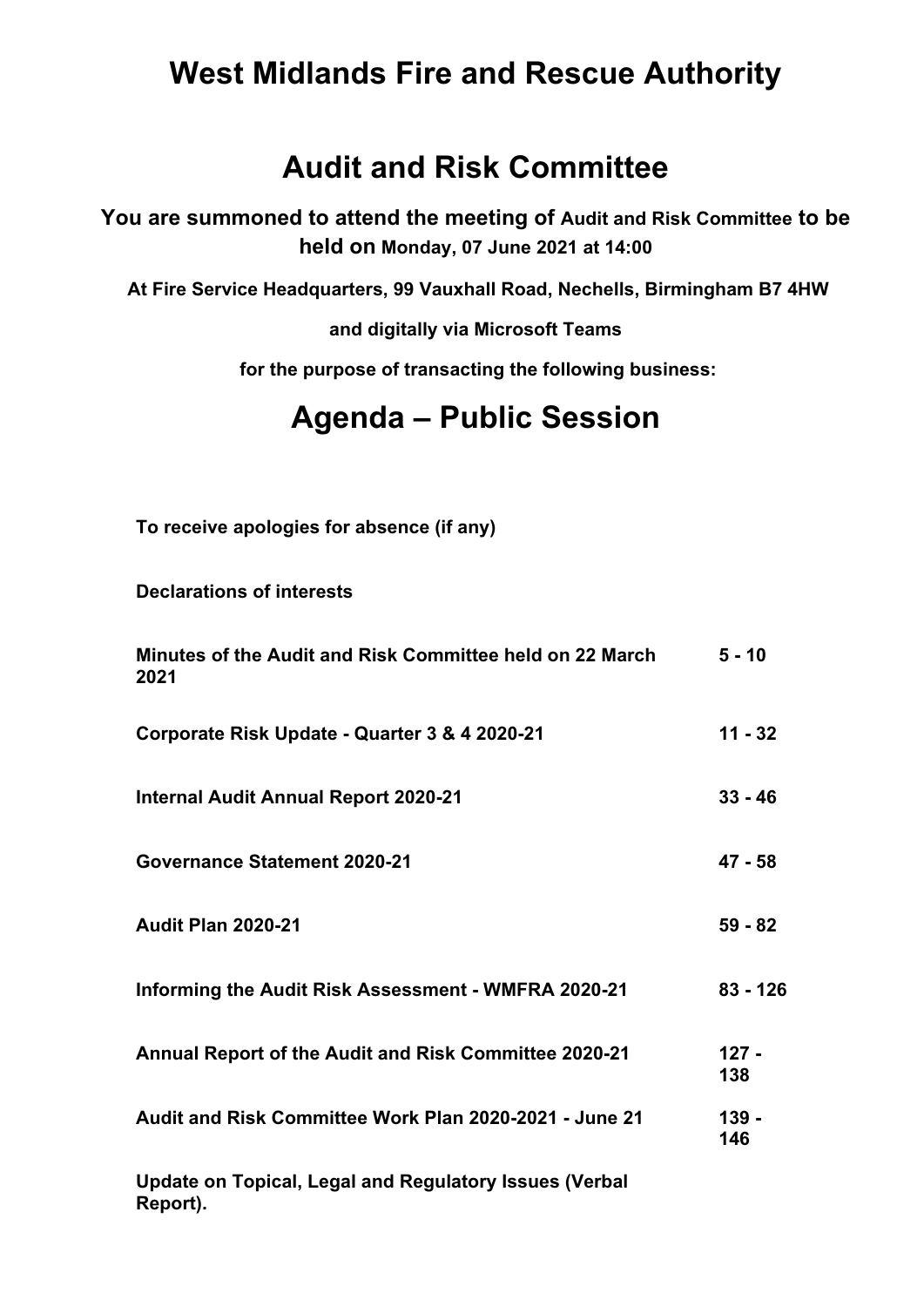## **Distribution:**

David Barrie - Member, Manjit Gill - Vice Chair, Catherine Miks - Chair, Peter Miller - Member, Sybil Spence - Member